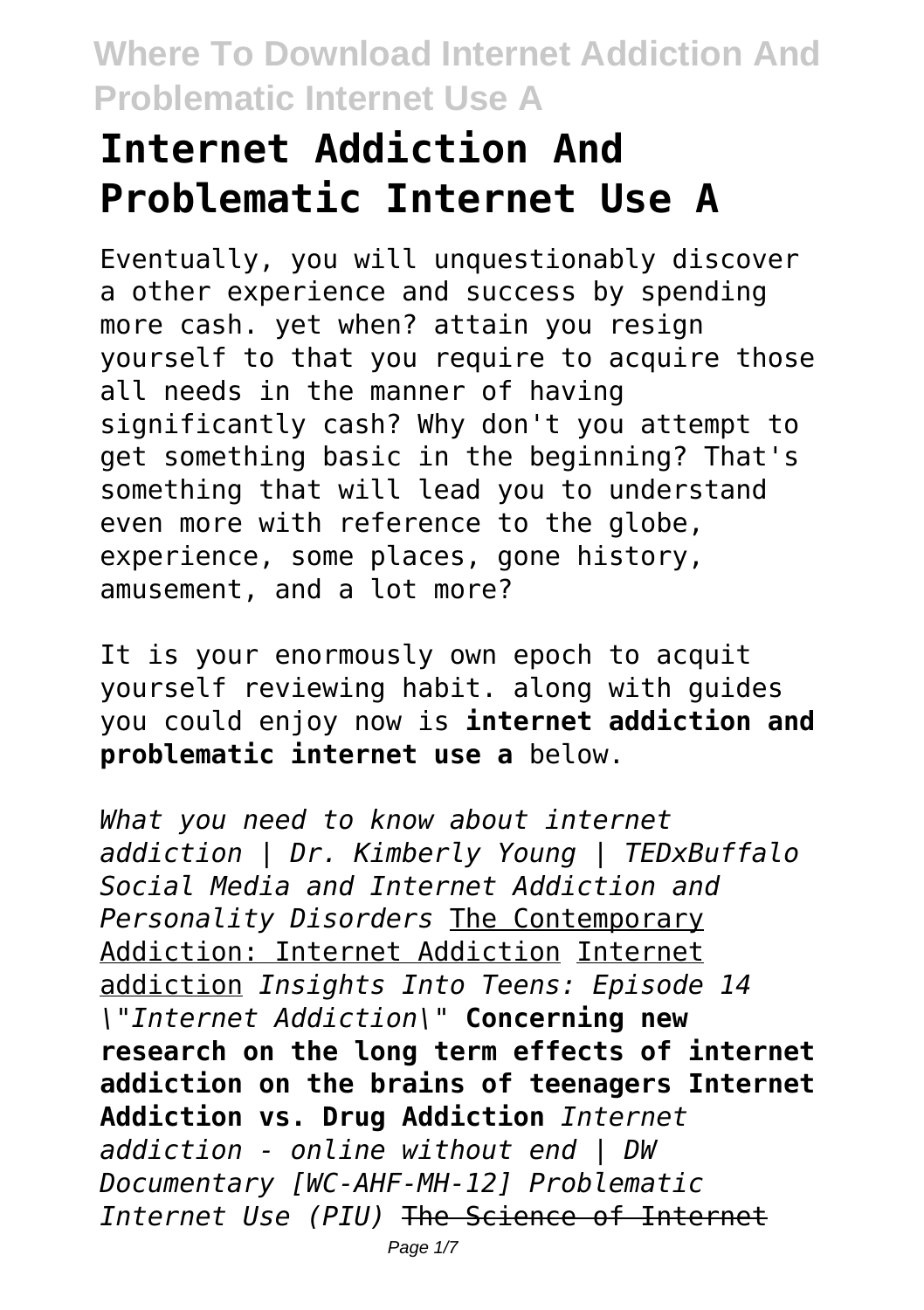Addiction \u0026 Willpower GENERATION K: Signs And Symptoms Of Internet Addiction The Neuroscience of Internet Addiction *What does COVID-19 mean for the future of American cities? | HARDLY WORKING* Problematic Internet uses and depression in adolescents: A metaanalysis National Geographic 2018 The Effects Of Internet Addiction BBC Documentary 2018 Internet addiction disorder affecting toddlers | 60 Minutes Australia Internet addiction: Is it all in your brain? *Overcome Internet Addiction Internet \u0026 Smartphone Addiction - Retaining Your Individuality How to Break Your Social Media Addiction* Internet Addiction And Problematic Internet To date, reviews have focused on clinical and treatment studies of Internet addiction and Internet Gaming Disorder. This arguably limits the analysis to a specific diagnosis of a potential disorder that has not yet been officially recognised in the Western world, rather than a comprehensive and inclusive investigation of Internet-use related addictions (including problematic Internet use) more generally.

Internet addiction and problematic Internet use: A ... Internet addiction and problematic Internet use: A . systematic review of clinical research. Daria J Kuss, Olatz Lopez-Fernandez. Daria J Kuss, International Gaming Resear ch Unit, Nottingham .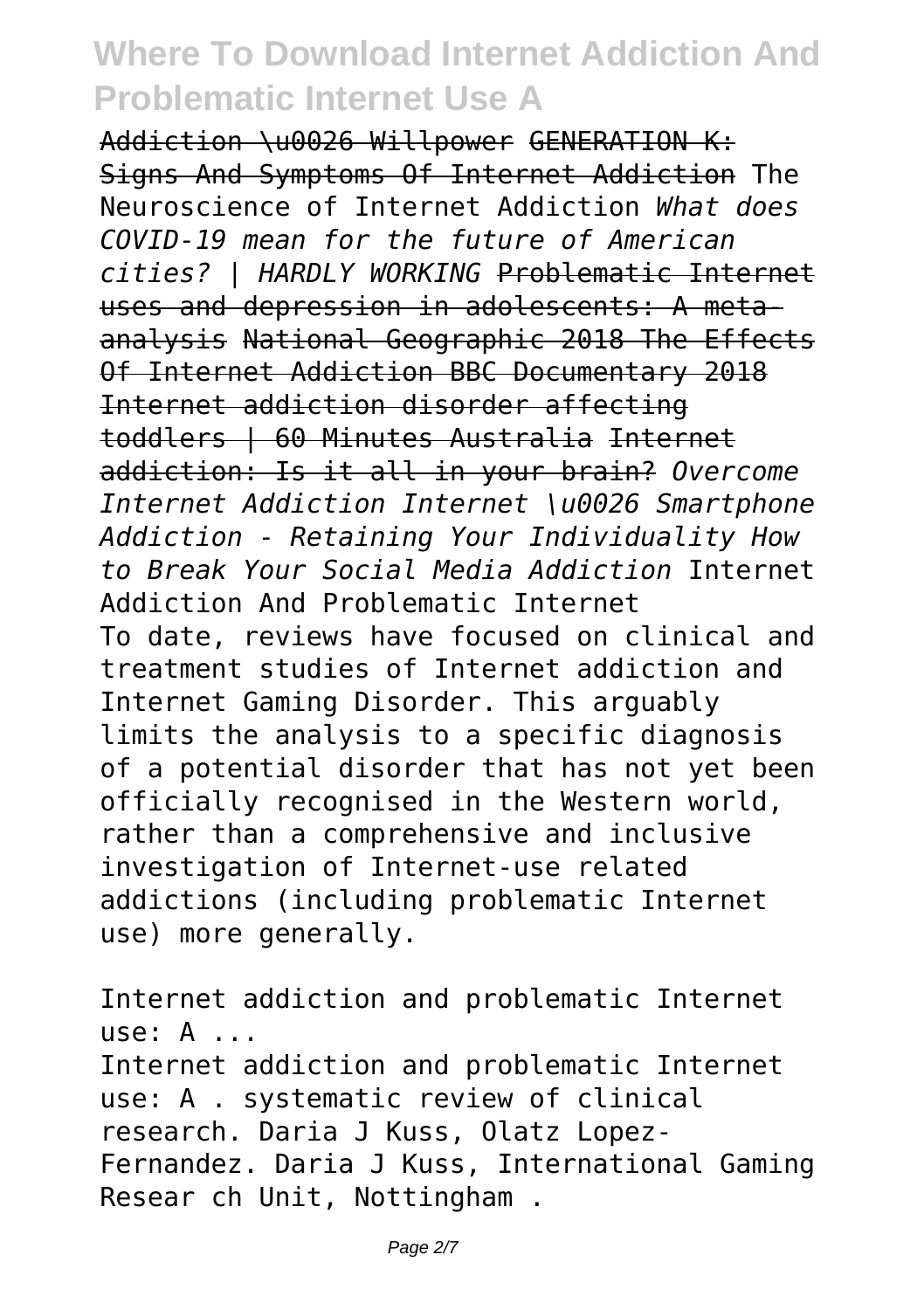(PDF) Internet addiction and problematic Internet use: A ...

For the purpose of a comprehensive and inclusive understanding of the potential disorder, in this systematic literature review, Internet addiction will be referred to as encompassing Internetuse related addictions and problematic Internet use, including Internet Gaming Disorder.

Internet addiction and problematic Internet use: A ...

Internet addiction disorder (IAD) also known as problematic internet use or pathological internet use is generally defined as problematic, compulsive use of the internet, that results in significant impairment in an individual's function in various life domains over a prolonged period of time.

Internet Addiction And Problematic Internet Use A

Problematic Internet Use and Its Impact on Anxiety, Depression and Addictions: Patient-Centered Approaches and Digital Applications and Interventions. In this blog post we will provide a description of Problematic Internet Use, describe screening measures existing in the field and key unanswered questions, provide clinical patients examples, introduce COST project, suggest a design of an upcoming study, describe applications ("apps") available for intervention, and will seek patient ... Page 3/7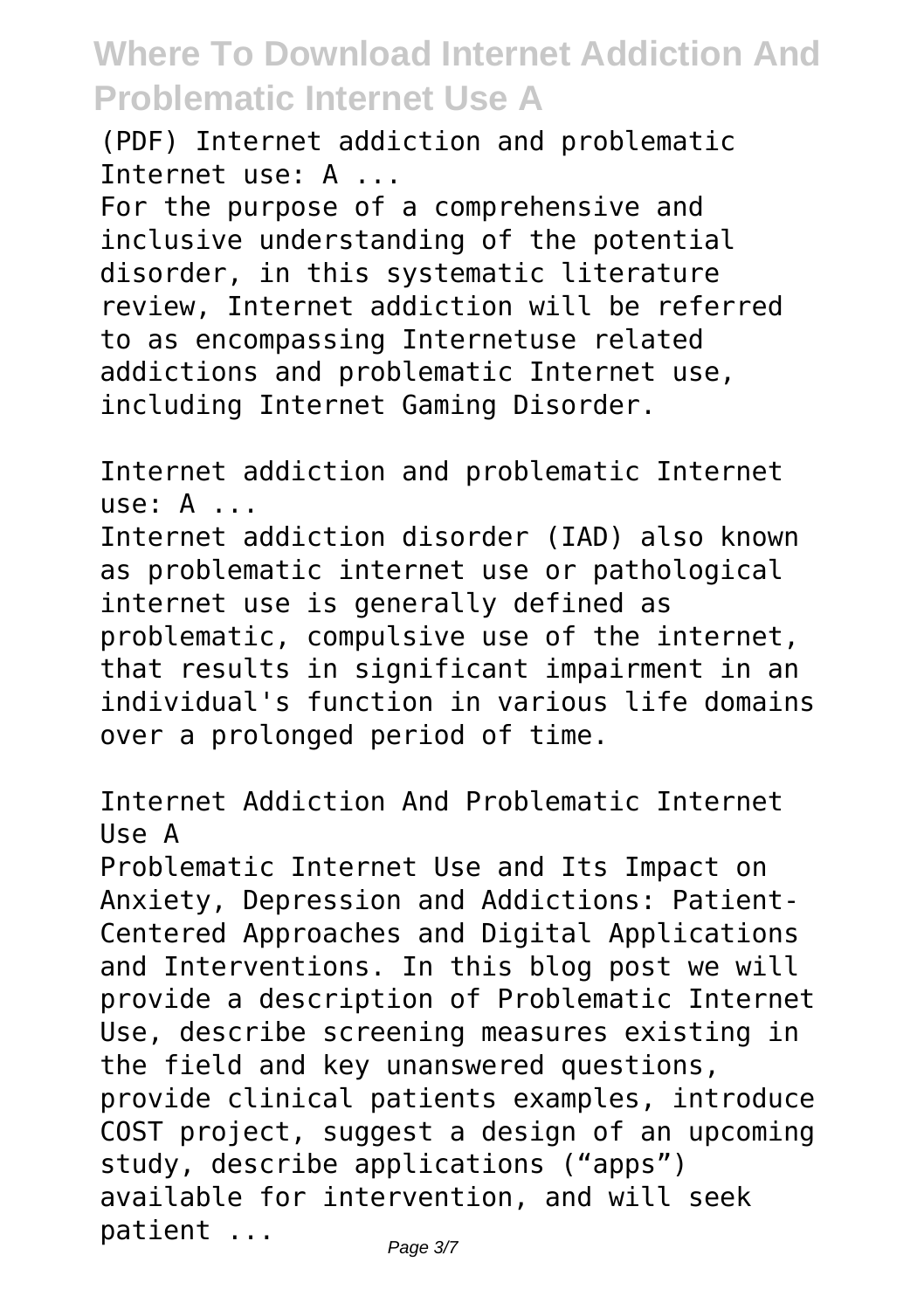Problematic Internet Use and Its Impact on Anxiety ... More a popular idea than a scientifically valid concept, internet addiction is the

belief that people can become so dependent on using their mobile phone or other electronic devices that they lose...

Internet Addiction | Psychology Today Internet addiction disorder (IAD) also known as problematic internet use or pathological internet use is generally defined as problematic, compulsive use of the internet, that results in significant impairment in an individual's function in various life domains over a prolonged period of time. Young people are at particular risk of developing Internet Addiction Disorder or Problematic Internet ...

Internet addiction disorder - Wikipedia As a result, it is important to view problematic behaviours, such as internet addiction or gambling, through a bio-psychosocial lens, which is similar to the way some view substance use-related addictions. This approach allows for an understanding that there is not one fixed reason for an addiction.

Addictions and Problematic Internet Use Abstract Internet addiction is characterized by excessive or poorly controlled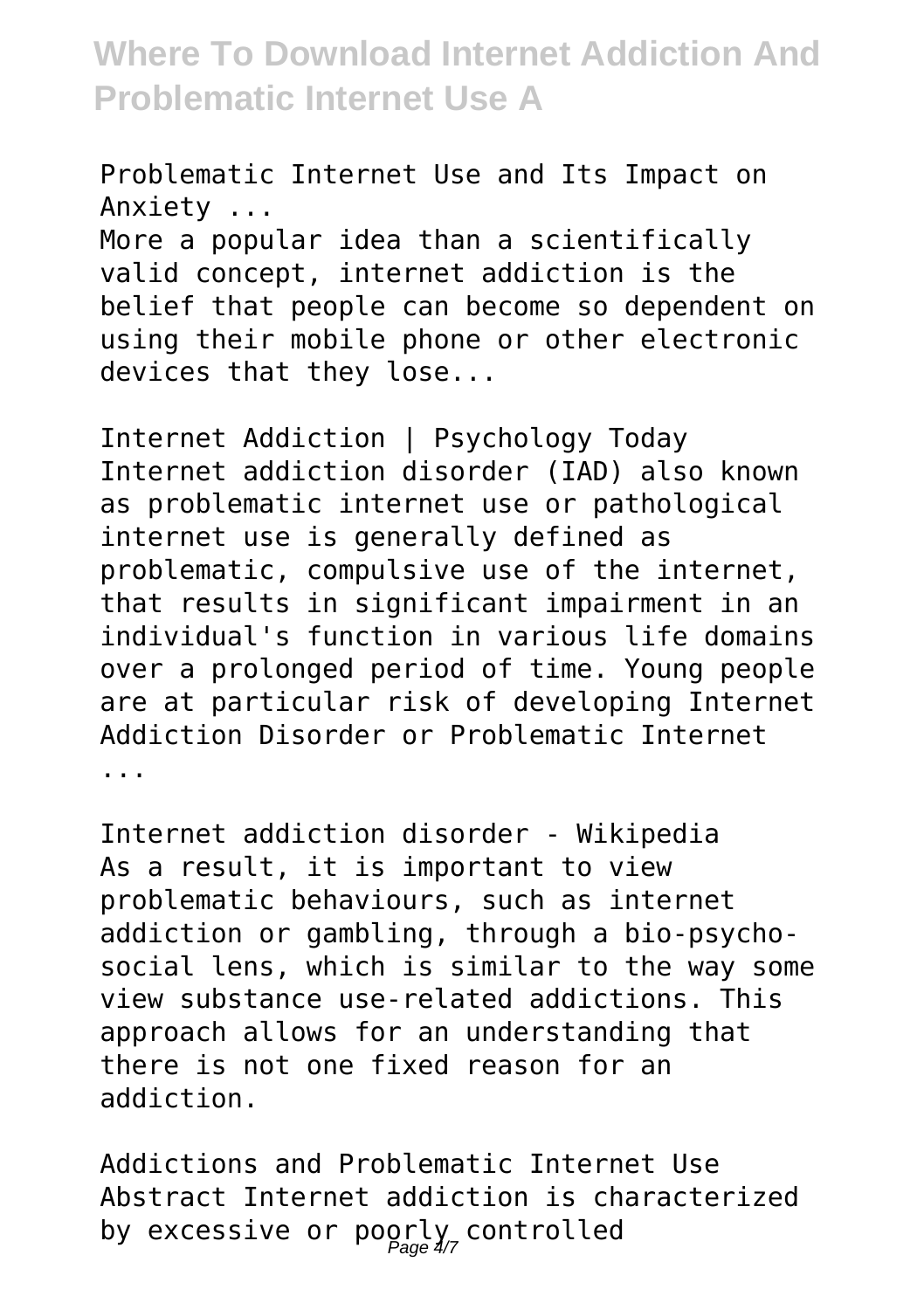preoccupations, urges or behaviours regarding computer use and internet access that lead to impairment or distress.

(PDF) Internet Addiction: Definition, Assessment ... Internet addiction intersects with many other process addictions, including internet gaming disorder, online gambling addiction, and online pornography addiction. Overall, the concept is that someone cannot control their use of the internet despite negative consequences.

Internet Addiction Facts & Statistics | The Recovery Village The most common form of internet addiction in Kenya are social media platforms and betting sites. Psychologists warn that children are becoming more prone to internet addiction, especially during ...

How internet addiction is wrecking lives and families ...

correlated with significant harmful effects on individual and society. Harmful effects associated with internet use-Internet addiction: Loss of control could be one of the serious condition that people may felt due to overused of internet. Because of this tool, people may possibly push themselves away from the others due to severe addiction in the internet itself.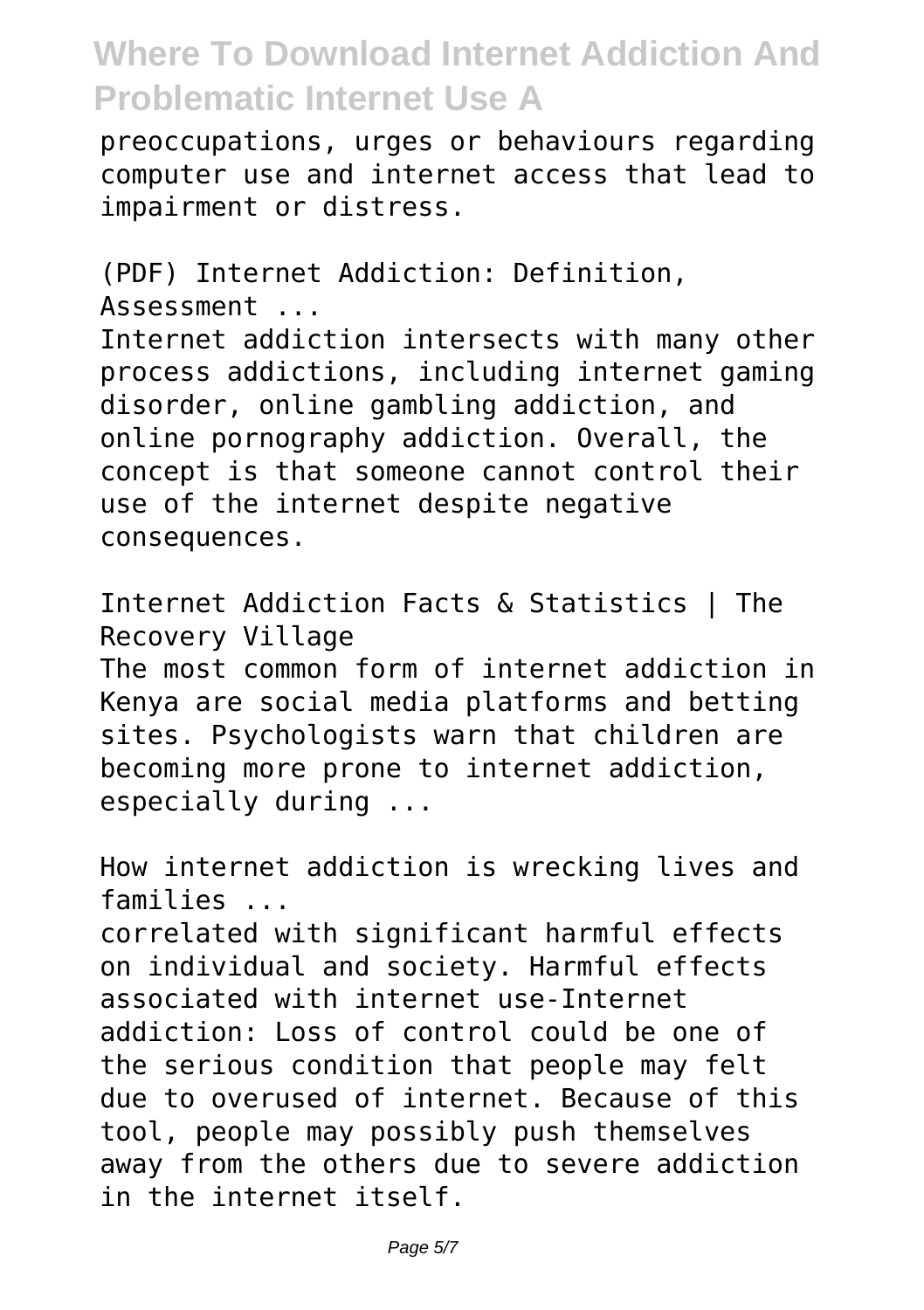Harmful effects associated with internet use Internet ...

Problematic Internet use or Internet addiction? 1. Definition and prevalence. The concept of addiction, though traditionally used to describe a physical dependence on a... 2. Etiology. Research in this area is generally of poor quality, with few studies using control groups, randomization,... 3. ...

Problematic Internet use or Internet addiction ... Time to abandon Internet Addiction? Predicting problematic internet, game, and social media use from psychosocial well-being and application use. February 2017; Clinical Neuropsychiatry 14(1):113 ...

(PDF) Time to abandon Internet Addiction? Predicting ...

Internet Addiction Internet addiction, also known as problematic internet use, is becoming increasingly recognized as a mental health concern.

Therapy for Internet Addiction, Internet Addiction

Internet addiction is when a person has a compulsive need to spend a great deal of time on the Internet, to the point where other areas of life (such as relationships, work or health) are allowed to suffer. The person becomes dependent on using the Internet and